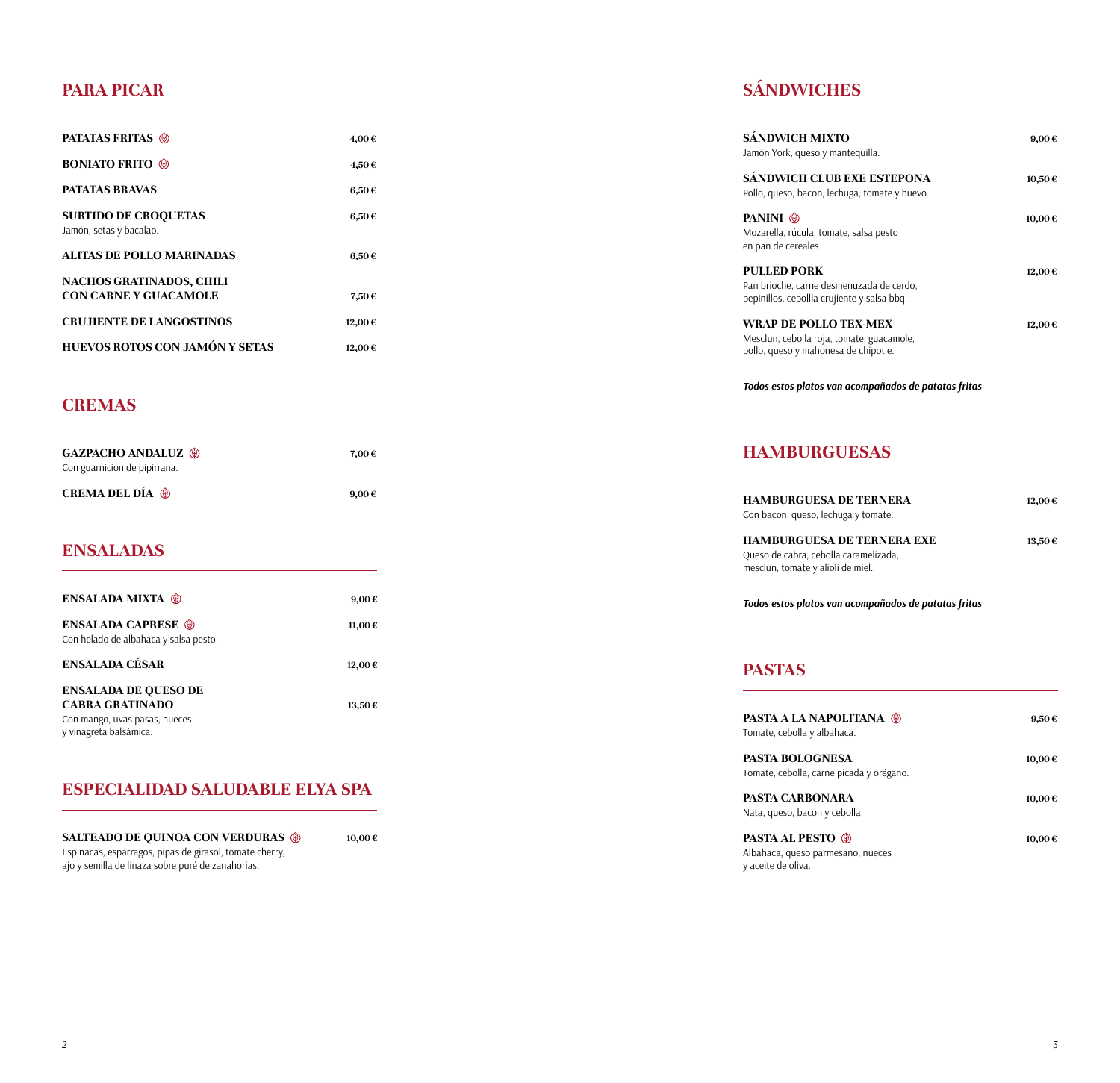#### **NUESTRAS PIZZAS**

| <b>ATÚN</b><br>Atún, tomate, queso y cebolla.                            | 12,00€ |
|--------------------------------------------------------------------------|--------|
| <b>BOLOÑESA</b><br>Ternera, queso, cebolla y zanahoria.                  | 12,00€ |
| <b>CUATRO QUESOS</b><br>Edam, emmental, mozzarella, queso azul y tomate. | 12,00€ |
| <b>DIÁVOLA</b><br>Salami, tomate, queso, cebolla y chile.                | 12,00€ |
| <b>ESPECIAL</b><br>Salami, jamón, champiñones, tomate y queso.           | 12,00€ |
| <b>JAMÓN Y CHAMPIÑONES</b><br>Jamón, champiñones, tomate y queso.        | 12,00€ |
| <b>MARGARITA</b> <sup>®</sup><br>Tomate y queso.                         | 12,00€ |
| <b>HAWAIANA</b><br>Piña, jamón, tomate y queso.                          | 12,00€ |

## *SNACK BAR*



## **PESCADOS**

| SALMÓN A LA PARRILLA<br>Con wok de verduras, chili dulce, soja y sésamo. | 15.50€ |
|--------------------------------------------------------------------------|--------|
| <b>MILHOJAS DE LUBINA</b><br>Con parrillada de verduras y romesco.       | 16.50€ |

## **CARNES**

| <b>COSTILLAS BBO</b><br>Con patatas fritas.                           | 14,50€ |
|-----------------------------------------------------------------------|--------|
| <b>TIMBAL DE POLLO AL CURRY</b><br>Con coco y arroz basmati.          | 15.50€ |
| <b>ENTRECOT DE TERNERA</b><br>Con parmentier de patatas y espárragos. | 17.00€ |

### **POSTRES**

| YOGUR NATURAL CON FRUTOS SECOS,    |                     |
|------------------------------------|---------------------|
| COPOS AVENA Y MIEL                 | 4.00€               |
| <b>ENSALADA DE FRUTA</b> (*)       | 5,00€               |
| <b>TARTA DEL DÍA</b>               | $6.00 \text{ } \in$ |
| <b>BROWNIE CALIENTE CON HELADO</b> |                     |
| DE VAINILLA                        | 6.50€               |

This establishment has at its customers disposal information related to food allergies and intolerances. Please, ask our staff for information.

FOOD SCHEDULE: From 12 noon to 4:00 p.m. and from 7:00 p.m. to 11:00 p.m.

DRINK SCHEDULE: From 11:30 a.m. to 12:00 midnight.

Our prices include VAT.

| <b>Español</b> | Comidas 1<br>Bebidas 9 |
|----------------|------------------------|
| <b>English</b> | Food 5                 |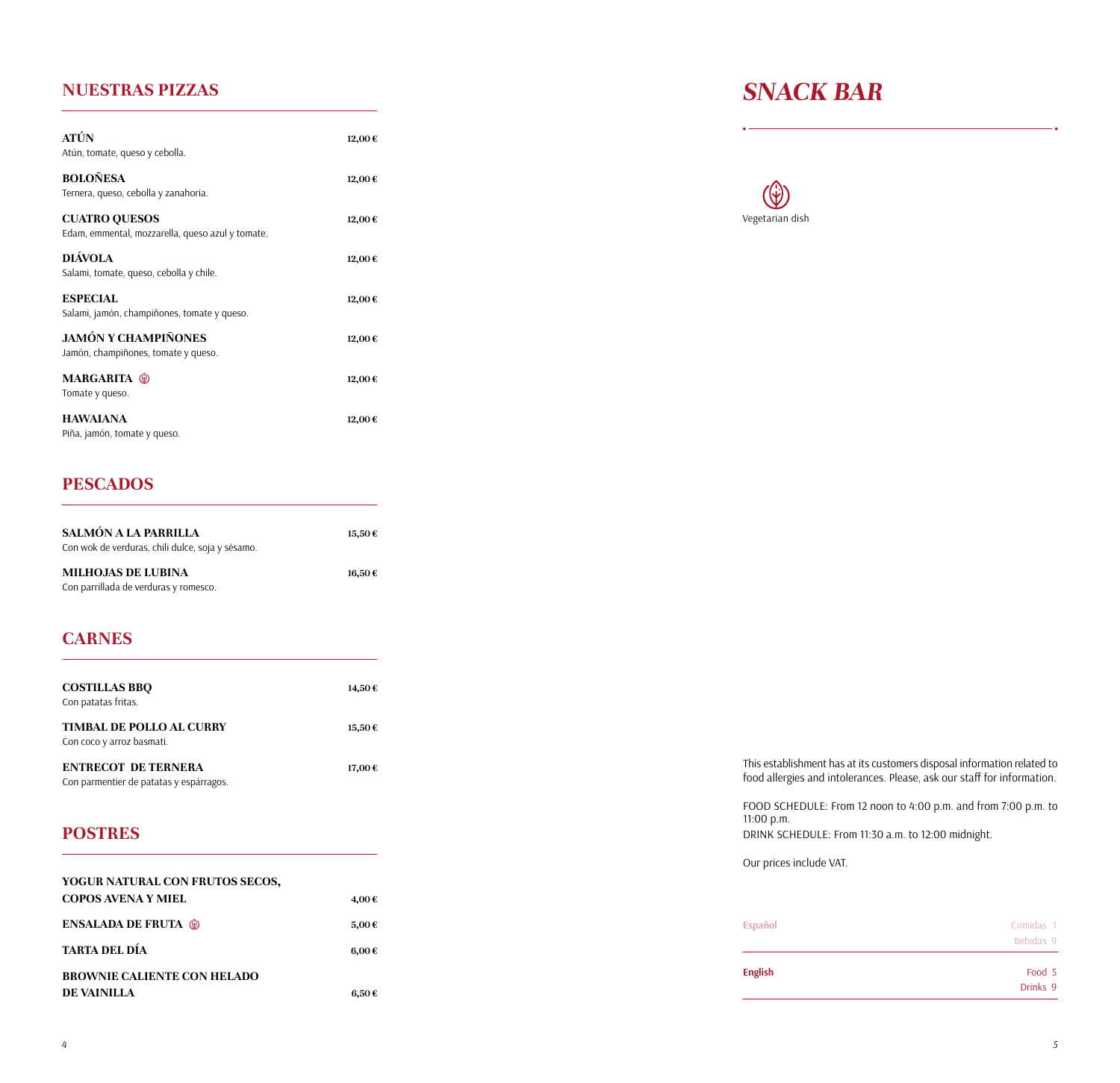#### **SNACKS**

| <b>SNACKS</b>                                                                                                                          |        |
|----------------------------------------------------------------------------------------------------------------------------------------|--------|
| <b>FRENCH FRIES</b>                                                                                                                    | €4.00  |
| <b>FRIED SWEET POTATO ©</b>                                                                                                            | €4.50  |
| <b>PATATAS BRAVAS</b><br>Spicy diced potatoes.                                                                                         | €6.50  |
| <b>ASSORTMENT OF CROQUETTES</b><br>Ham, mushrooms and cod.                                                                             | €6.50  |
| <b>MARINATED CHICKEN WINGS</b>                                                                                                         | €6.50  |
| NACHOS AU GRATIN WITH CHILI<br>WITH MEAT AND GUACAMOLE                                                                                 | €7.50  |
| <b>CRUNCHY PRAWNS</b>                                                                                                                  | €12.00 |
| SCRAMBLED EGGS WITH HAM<br><b>AND MUSHROOMS</b>                                                                                        | €12.00 |
| <b>CREAMS</b>                                                                                                                          |        |
| <b>ANDALUSIAN GAZPACHO @</b><br>Cold vegetable soup with pipirrana salad garnish.                                                      | €7.00  |
| <b>CREAM OF THE DAY (4)</b>                                                                                                            | €9.00  |
| <b>SALADS</b>                                                                                                                          |        |
| <b>MIXED GREEN SALAD (6)</b>                                                                                                           | €9.00  |
| <b>CAPRESE SALAD</b> (*)<br>With basil ice cream and pesto sauce.                                                                      | €11.00 |
| <b>CAESAR SALAD</b>                                                                                                                    | €12.00 |
| <b>GOAT CHEESE SALAD AU GRATIN</b><br>With mango, raisins, nuts and balsamic vinaigrette.                                              | €13.50 |
| <b>ELYA SPA HEALTHY SPECIALTY</b>                                                                                                      |        |
| <b>QUINOA WITH SAUTEED VEGETABLES ♦</b><br>Spinach, asparagus, sunflower seeds, cherry tomato,<br>garlic and flaxseed on carrot puree. | €10.00 |
|                                                                                                                                        |        |
|                                                                                                                                        |        |
|                                                                                                                                        |        |
| 6                                                                                                                                      |        |

#### **CREAMS**

| <b>CREAM OF THE DAY <math>\circledast</math></b>  | €9.00 | <b>EXE VEAL BURGER</b>                                        |
|---------------------------------------------------|-------|---------------------------------------------------------------|
| Cold vegetable soup with pipirrana salad garnish. |       | <b>VEAL BURGER</b><br>With bacon, cheese, lettuce and tomato. |
| <b>ANDALUSIAN GAZPACHO O</b>                      | €7.00 |                                                               |
|                                                   |       |                                                               |

#### **SALADS**

| <b>MIXED GREEN SALAD ®</b>                                                                | €9.00  |
|-------------------------------------------------------------------------------------------|--------|
| <b>CAPRESE SALAD @</b><br>With basil ice cream and pesto sauce.                           | €11.00 |
| <b>CAESAR SALAD</b>                                                                       | €12.00 |
| <b>GOAT CHEESE SALAD AU GRATIN</b><br>With mango, raisins, nuts and balsamic vinaigrette. | €13.50 |

#### **ELYA SPA HEALTHY SPECIALTY**

#### **SANDWICHES**

| <b>HAM &amp; CHEESE &amp; BUTTER SANDWICH</b>                                                              | €9.00  |
|------------------------------------------------------------------------------------------------------------|--------|
| <b>EXE ESTEPONA CLUB SANDWICH</b><br>Chicken, cheese, bacon, egg, lettuce and tomato.                      | €10.50 |
| PANINI (®)<br>Cereal bread, mozzarella, arugula, tomato<br>and pesto sauce.                                | €10.00 |
| <b>PULLED PORK</b><br>Bread brioche, pulled pork, gherkins,<br>crunchy onion and bbg sauce.                | €12.00 |
| TEX-MEX CHICKEN WRAP<br>Chicken, cheese, mesclun, tomato, red onion,<br>guacamole and chipotle mayonnaise. | €12.00 |
| All these dishes are accompanied by French fries                                                           |        |

## **BURGERS**

| <b>VEAL BURGER</b><br>With bacon, cheese, lettuce and tomato.                                         | €12.00  |
|-------------------------------------------------------------------------------------------------------|---------|
| <b>EXE VEAL BURGER</b><br>Goat cheese, caramelized onions, mesclun,<br>tomato and honey garlic sauce. | € 13.50 |

*All these dishes are accompanied by French fries*

#### **PASTA**

| <b>NEAPOLITAN PASTA (*)</b><br>Tomato, onion and basil.                  | €9.50  |
|--------------------------------------------------------------------------|--------|
| <b>BOLOGNESE PASTA</b><br>Tomato, onion, minced meat and oregano.        | €10.00 |
| CARBONARA PASTA<br>Cream, cheese, bacon and onion.                       | €10.00 |
| <b>PESTO PASTA (®)</b><br>Basil, Parmesan cheese, walnuts and olive oil. | €10.00 |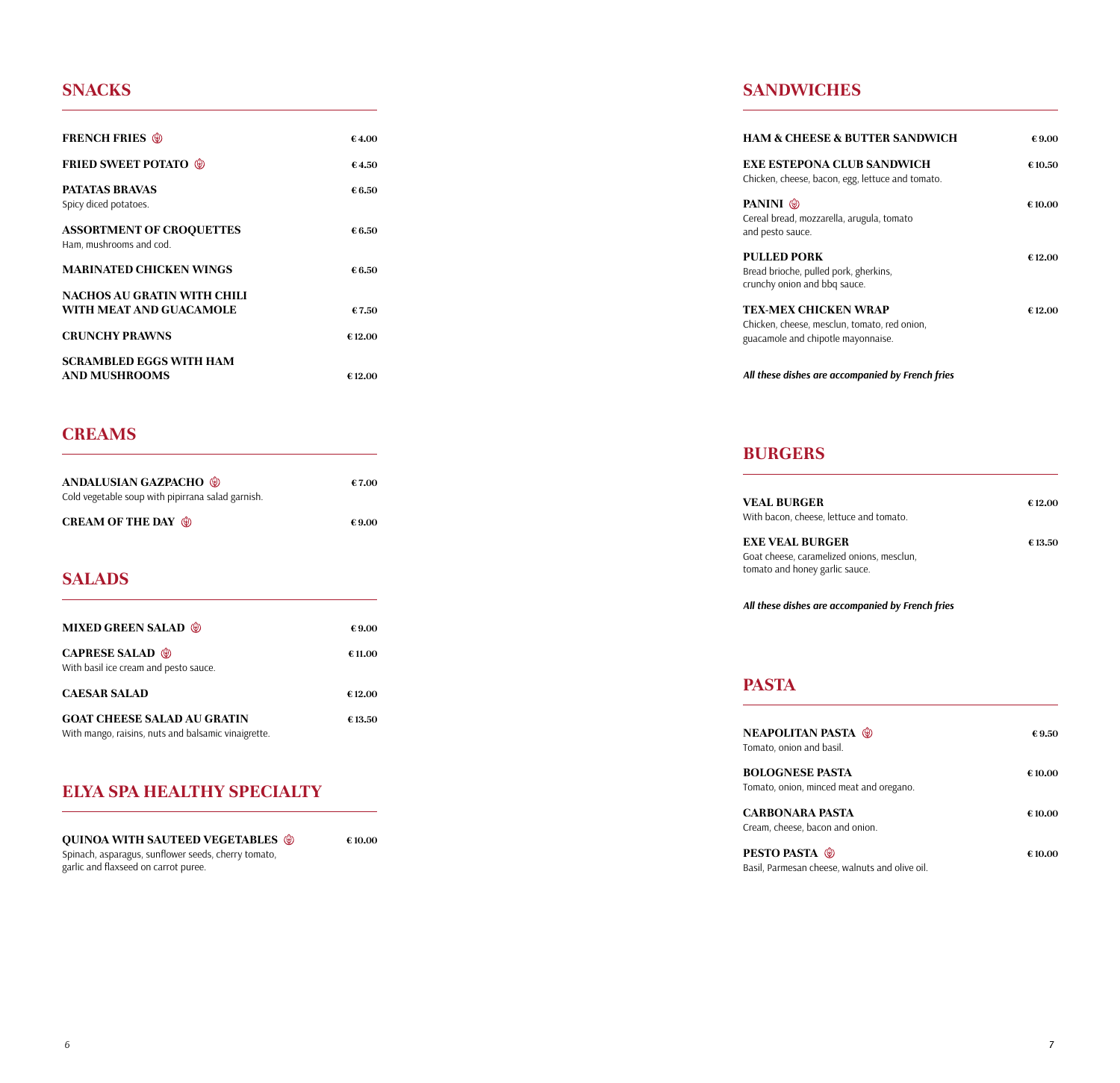## **OUR PIZZAS**

| <b>BOLOGNESE</b><br>Veal, cheese, onion and carrot.                          | €12.00 |
|------------------------------------------------------------------------------|--------|
| <b>DIÁVOLA</b><br>Salami, tomato, cheese, onion and chili.                   | €12.00 |
| <b>FOUR CHEESE</b><br>Edam, emmental, mozzarella,<br>blue cheese and tomato. | €12.00 |
| <b>HAM &amp; MUSHROOMS</b><br>Cooked ham, mushrooms, tomato and cheese.      | €12.00 |
| <b>HAWAIIAN</b><br>Pineapple, cooked ham, tomato and cheese.                 | €12.00 |
| <b>MARGHERITA</b> (*)<br>Tomato and cheese.                                  | €12.00 |
| <b>SPECIAL</b><br>Salami, cooked ham, mushrooms, tomato and cheese.          | €12.00 |
| <b>TUNA</b><br>Tuna, tomato, cheese and onion.                               | €12.00 |

## **FISH**

| <b>GRILLED SALMON</b><br>With vegetable wok, sweet chili, soy and sesame.   | €15.50 |
|-----------------------------------------------------------------------------|--------|
| <b>SEA BASS MILLE-FEUILLE</b><br>With grilled vegetables and romesco sauce. | €16.50 |

## **MEAT**

| <b>BBO PORK RIBS</b><br>With French fries.                           | €14.50  |
|----------------------------------------------------------------------|---------|
| <b>CHICKEN &amp; CURRY TIMBALE</b><br>With coconut and basmati rice. | € 15.50 |
| <b>VEAL ENTRECÔTE</b><br>With potatoes and asparagus parmentier.     | €17.00  |

## **DESSERTS**

| PLAIN YOGURT WITH NUTS,<br><b>OAT FLAKES AND HONEY</b> | €4.00  |
|--------------------------------------------------------|--------|
| <b>FRESH FRUIT SALAD (6)</b>                           | €5.00  |
| <b>CAKE OF THE DAY</b>                                 | € 6.00 |
| <b>HOT BROWNIE WITH VANILLA</b><br><b>ICE CREAM</b>    | € 6.50 |

# **BEBIDAS** */ DRINKS*

## **BEBIDAS CALIENTES /** *HOT DRINKS*

| <b>CAFÉ SOLO</b><br><b>ESPRESSO</b>                     | 2,00€ |
|---------------------------------------------------------|-------|
| <b>CAFÉ DESCAFEINADO</b><br><b>DECAFFEINATED COFFEE</b> | 2,00€ |
| <b>CAFÉ CON LECHE</b><br><b>COFFEE WITH MILK</b>        | 2,00€ |
| <b>CAPUCHINO</b><br><b>CAPPUCCINO</b>                   | 2,25€ |
| <b>CARAJILLO</b><br><b>COFFEE WITH BRANDY</b>           | 2,50€ |
| <b>CAFÉ IRLANDÉS</b><br><b>IRISH COFFEE</b>             | 4,50€ |
| <b>CACAO</b><br><b>COCOA DRINK</b>                      | 2,25€ |
| <b>TÉS E INFUSIONES</b><br><b>TEA AND INFUSIONS</b>     | 2,00€ |

## **BEBIDAS FRÍAS /** *COLD DRINKS*

| <b>AGUA MINERAL</b><br><b>MINERAL WATER</b>        | $0,50$ L 2,00 € / 1L 3,00 € |
|----------------------------------------------------|-----------------------------|
| <b>REFRESCOS</b><br><b>SOFT DRINKS</b>             | 2,50€                       |
| <b>BEBIDA ENERGÉTICA</b><br><b>ENERGY DRINK</b>    | 3,00€                       |
| <b>ZUMOS DE FRUTAS</b><br><b>FRUIT JUICES</b>      | 2.50€                       |
| <b>ZUMO NATURAL</b><br><b>FRESH SOUEEZED JUICE</b> | 3,50€                       |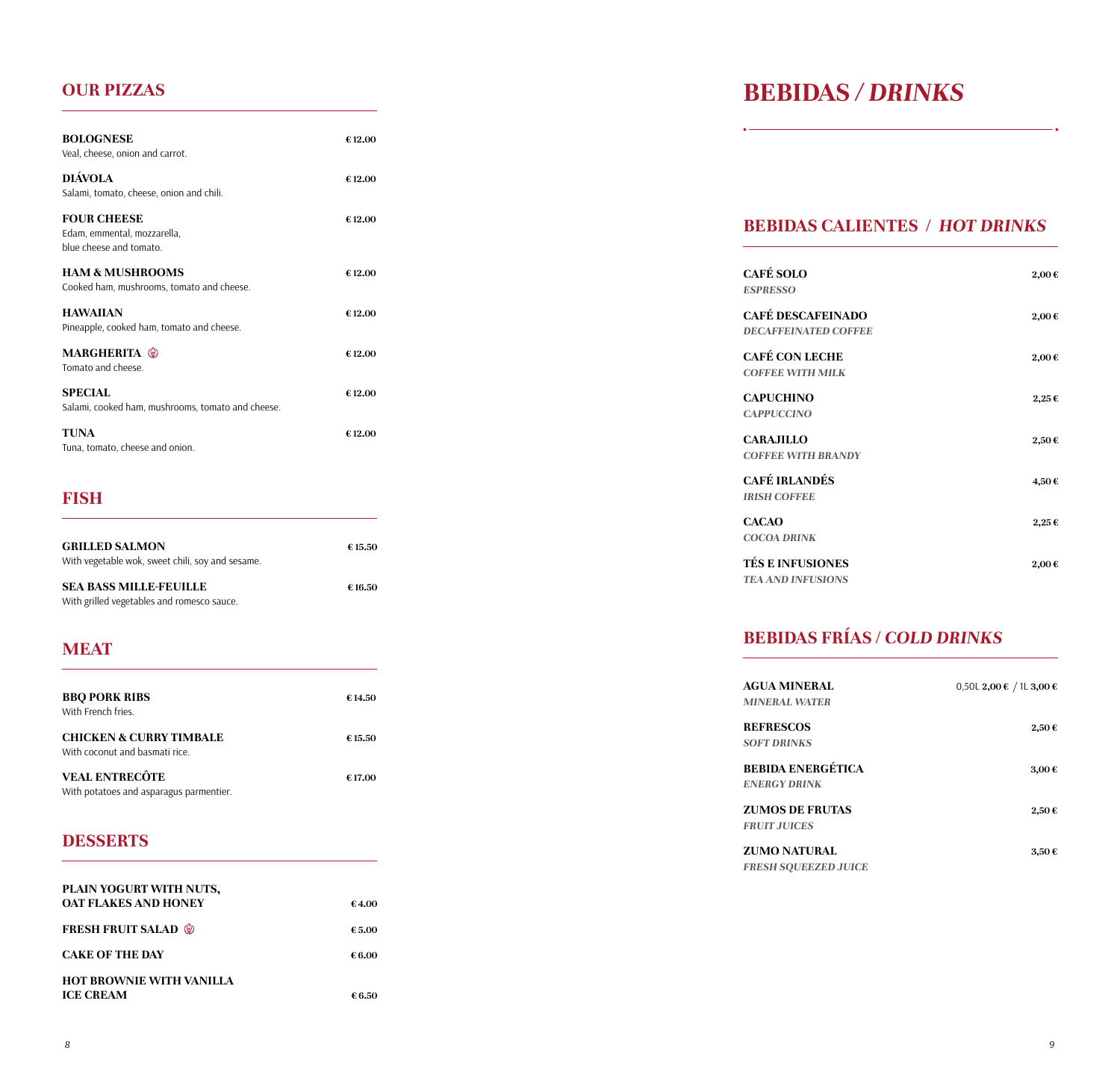## **CERVEZAS /** *BEERS*

| <b>BARRIL</b><br><b>DRAUGHT BEER</b>       | 0,33 cl 2,50 € / 0,50 cl 3,50 € |
|--------------------------------------------|---------------------------------|
| <b>NACIONAL</b><br><b>LOCAL BEER</b>       | $0,33$ cl 2,75 €                |
| <b>IMPORTACIÓN</b><br><b>IMPORTED BEER</b> | 0.33 cl 3.00 €                  |
| SIN ALCOHOL<br><b>ALCOHOL-FREE BEER</b>    | Botella / Bottle 0,33 cl 2,75 € |

## **VINOS /** *WINES*

| <b>MANZANILLA "LA GUITA"</b> | 3,00€                   |
|------------------------------|-------------------------|
| <b>FINO SHERRY</b>           |                         |
| <b>OPORTO</b>                | 3,50€                   |
| <b>PORT WINE</b>             |                         |
| <b>MÁLAGA VIRGEN</b>         | 3,50€                   |
| <b>FORTIFIED WINE</b>        |                         |
| <b>TINTO DE VERANO</b>       | 3,00€                   |
| <b>RED WINE SPRITZER</b>     |                         |
| <b>SANGRÍA</b>               | Copa / Glass $3,50 \in$ |
| <b>SANGRIA</b>               |                         |

## **CAVA & CHAMPAGNE**

| <b>FREIXENET MINIBLACK, Rosé</b><br><b>SPARKLING WINE</b>         | 20 cl 5,80 € |
|-------------------------------------------------------------------|--------------|
| <b>FREIXENET EXCELENCIA, Brut Nature</b><br><b>SPARKLING WINE</b> | 18,00€       |
| <b>FREIXENET ELYSSIA, Rosé</b><br><b>SPARKLING WINE</b>           | 21,00€       |
| <b>HENRI ABELE, Brut Rosé</b><br><b>CHAMPAGNE</b>                 | 49,50€       |
| MOËT CHANDON IMPÉRIAL, Brut<br><b>CHAMPAGNE</b>                   | 69.00€       |

## **APERITIVOS, LICORES Y DIGESTIVOS**

#### *APERITFS, LIQUEURS AND DIGESTIVES*

| <b>ANÍS</b><br><b>ANISETTE</b>                  | 3,75€      |
|-------------------------------------------------|------------|
| <b>LICOR DE FRUTAS</b><br><b>FRUIT LIQUEURS</b> | 4,00€      |
| <b>MARTINI</b>                                  | 4,50€      |
| <b>CAMPARI</b>                                  | 4,50€      |
| <b>PERNOD</b>                                   | 4,50€      |
| <b>LIMONCELLO</b>                               | 4,50€      |
| ORUJO<br><b>FIREWATER</b>                       | 4,50€      |
| <b>PACHARÁN</b><br><b>SLOE LIQUEUR</b>          | 5,00€      |
| <b>BAILEYS</b>                                  | 5,00€      |
| <b>TÍA MARÍA</b>                                | 5,00€      |
| <b>FRANGELICO</b>                               | 5,00€      |
| <b>AMARETTO</b>                                 | $6,00 \in$ |

## **BRANDY & COGNAC**

| 5,50€      |
|------------|
| 9,50€      |
| $9,50 \in$ |
| 12,00€     |
| 10,00€     |
| 10,00€     |
|            |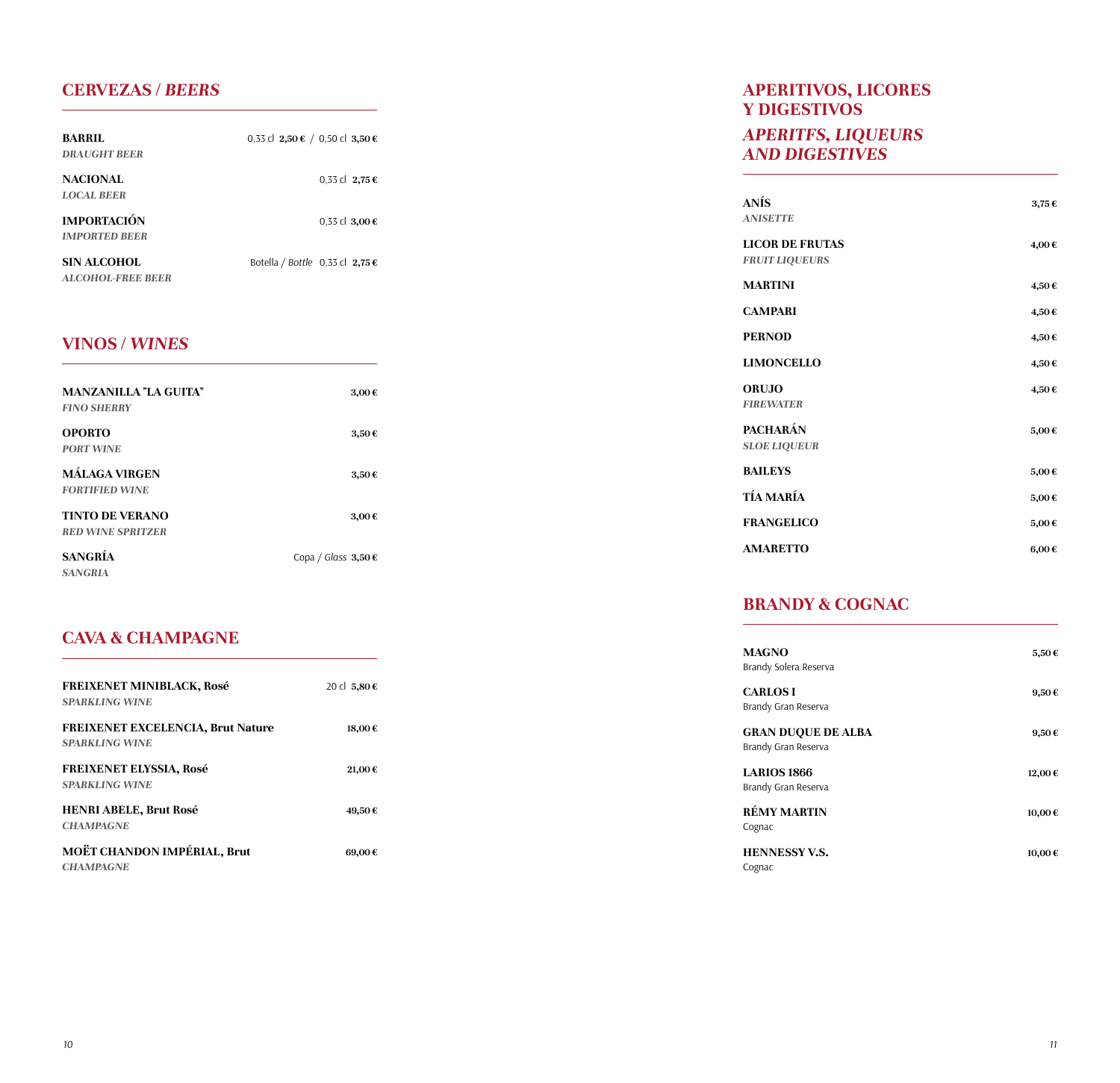## **RON /** *RUM*

| <b>BACARDI CARTA BLANCA</b>                     | 6,00€      |
|-------------------------------------------------|------------|
| <b>BARCELÓ AÑEJO</b>                            | 6,80€      |
| <b>BRUGAL AÑEJO</b>                             | 6,80€      |
| <b>HABANA CLUB 3</b>                            | 6,80€      |
| <b>NEGRITA</b>                                  | 6,80€      |
| <b>HABANA CLUB 7</b>                            | 7,50€      |
| <b>SANTA TERESA</b>                             | 7,50€      |
| <b>MATUSALEM 15</b>                             | $9,00 \in$ |
| <b>PAMPERO ANIVERSARIO</b>                      | $9,00 \in$ |
| <b>BEBIDA ENERGÉTICA</b><br><b>ENERGY DRINK</b> | 1,50€      |

## **GINEBRA /** *GIN*

| <b>LARIOS</b>                                   | 6,00€  |
|-------------------------------------------------|--------|
| <b>BEEFEATER</b>                                | 6,80€  |
| <b>GORDON'S</b>                                 | 6,80€  |
| <b>TANQUERAY</b>                                | 6,80€  |
| <b>BULLDOG</b>                                  | 8,00€  |
| <b>BOMBAY SAPPHIRE</b>                          | 8,00€  |
| <b>PUERTO DE INDIAS</b>                         | 8,00€  |
| <b>MARTIN MILLER</b>                            | 10,50€ |
| <b>THE LONDON</b>                               | 10,50€ |
| <b>GIN MARE</b>                                 | 11,50€ |
| <b>HENDRICK'S</b>                               | 11,50€ |
| $N^{\circ}$ 209                                 | 12,00€ |
| <b>G'VINE</b>                                   | 12,00€ |
| <b>BEBIDA ENERGÉTICA</b><br><b>ENERGY DRINK</b> | 1,50€  |
|                                                 |        |

## **VODKA**

| <b>SMIRNOFF</b>                                 | 6,80€  |
|-------------------------------------------------|--------|
| <b>ABSOLUT</b>                                  | 7,50€  |
| <b>GREY GOOSE</b>                               | 11,50€ |
| <b>BEBIDA ENERGÉTICA</b><br><b>ENERGY DRINK</b> | 1,50€  |

## **WHISKY**

| J&B                                             | 6,80€ |
|-------------------------------------------------|-------|
| <b>BALLANTINES</b>                              | 6,80€ |
| WHITE LABEL                                     | 6,80€ |
| <b>JAMESON</b>                                  | 6,80€ |
| <b>JAMESON GOLD</b>                             | 6,80€ |
| <b>JACK DANIEL'S</b>                            | 8,00€ |
| <b>BEBIDA ENERGÉTICA</b><br><b>ENERGY DRINK</b> | 1,50€ |

## **WHISKY PREMIUM**

| <b>CHIVAS 12</b>      | 8,50€  |
|-----------------------|--------|
| <b>CARDHU 13</b>      | 8,50€  |
| J. W. BLACK LABEL 12  | 8,50€  |
| <b>GLENFIDDICH 12</b> | 10,00€ |
| TALISKER 10           | 12,00€ |

#### **Todos los combinados incluyen el refresco a su elección. Para cualquier otra elección consulte nuestra Carta de Vino.**

*Soft drinks included with the spirit. For more selected choice please do ask for our Wine List.*